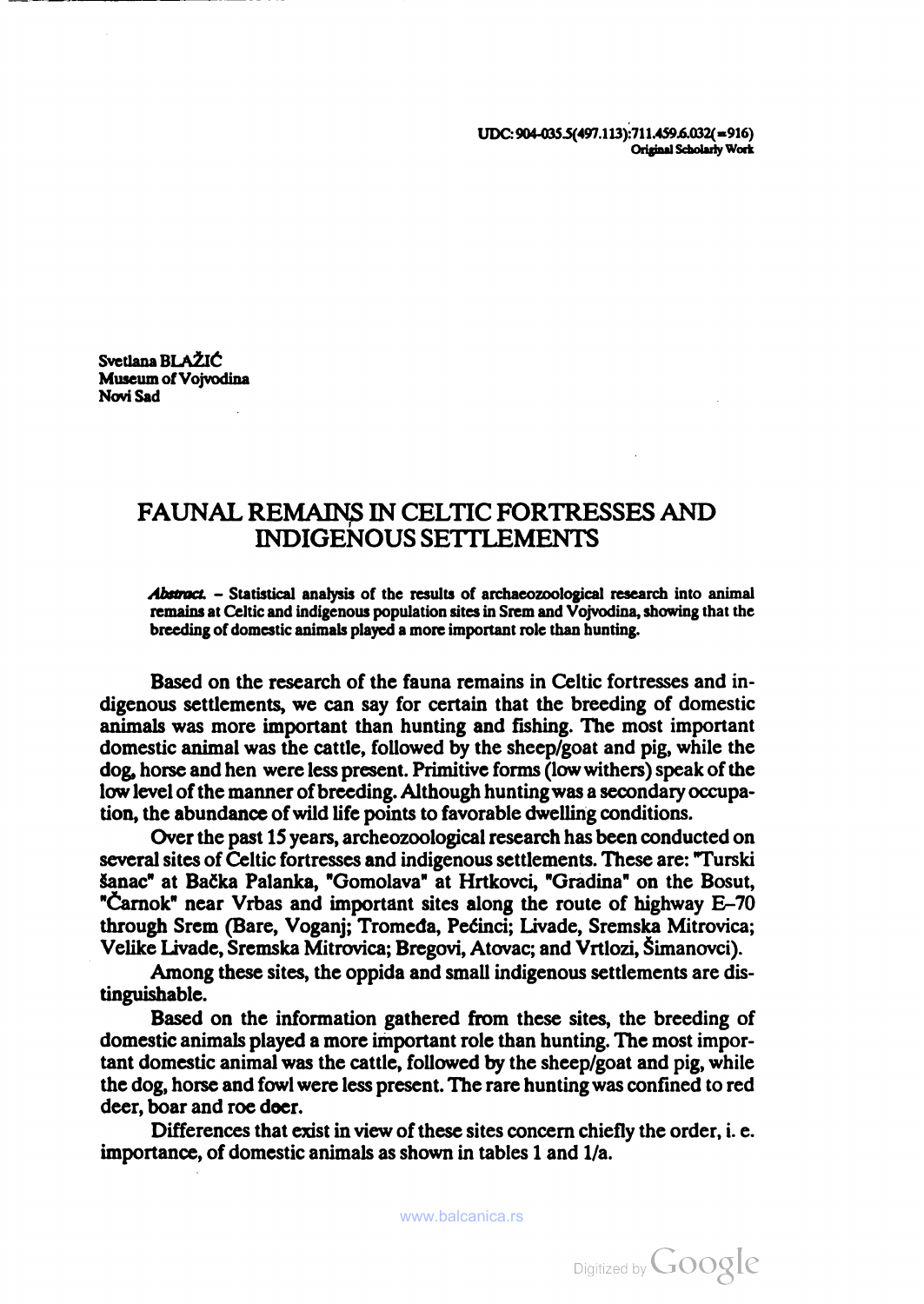The Celtic cattle had the lowest withers, which barely exceed 110 cm in height. The information was ascertained in the average values of the materials studied. Thus at Gomolava, the following values were measured of the height of the domestic cattle withers -92, 101, 102, 103, 104, 105, 106, 107, 109, 113, 114, 115 and 116 cm. At the oppidum Óarnok, the withers of the cattle were measured at 107 and 109 cm. The heights of the withers of two samples from Bosut were 107 and 105 cm. In the samples at the sites in Srem, the cattle were measured 106 to 111 cm. In addition to these samples, the bones of the metacarpus and metatarsus of larger dimensions, which belonged to the im proved Roman sort, were also found. The height of their withers ranges from 122 to 134 cm.

The remains of domestic pig show the average value of the height of its withers to be 68 cm, which is lower than values cited in literature. This trait was used to facilitate differentiation from the wild boar.

Between sheep and goats, sheep are more frequent, both with and without horns. Based on the entire long bones of the sheep, the height of the withers was calculated from 51 to 69 cm. Individual samples of large twisted horns determine the male in the flock.

Among the bones of the goats, in addition to the entire long bones, excep tional samples of the skull with horns of the type known as "prisca" occupy a par ticular place.

The remains of horses are mainly represented with entire bones or skeletons. This has enabled the measuring of a large number of bones to be com pared to information from literature. The withers of horses at Gomolava range from 123 to 133 cm; at Carnok from 112 to 133 cm, and 123 cm in the site of Bregovi, Atovac. Based on the bones preserved, it could be inferred that the horse was employed only for transportation.

Authors who studied the evolution of horses in the Eurasian expanses, particularly from the earlier Iron Age, divide them into two groups: eastern and western. Detailed studies of osteologic materials from the earlier Iron Age in the central European region and the Asian part of Russia show eastern horses to be larger, with the height of their withers between 136 and 138 cm, and the western lower by some 10 cm. The frontier between the two populations is the line Vienna - Venice. Scythian horses are the typical representative of the eastem group, and Celtic horses of the western group.

The largest number of canine remains belonged to mixed populations, which is apparent from the heterogeneous heights of the withers. At Carnok, a dog skeleton was found in a closed whole, whose average value of the height of its withers amounted to 54.3 cm (Harcourt, 1974), i. e. 54.3 cm (Koudelka, 1884). Based on the measures of the long bones of the dog at Gomolava, the height of the withers ranged between 35 and 47 cm. The information could indicate the beginning of the development of the earliest races. According to the results of Bökönyi (1974, 1984), whose research focused in particular on the origin of the dog, the previous heights of the animal's withers could correspond to his groups IV and III.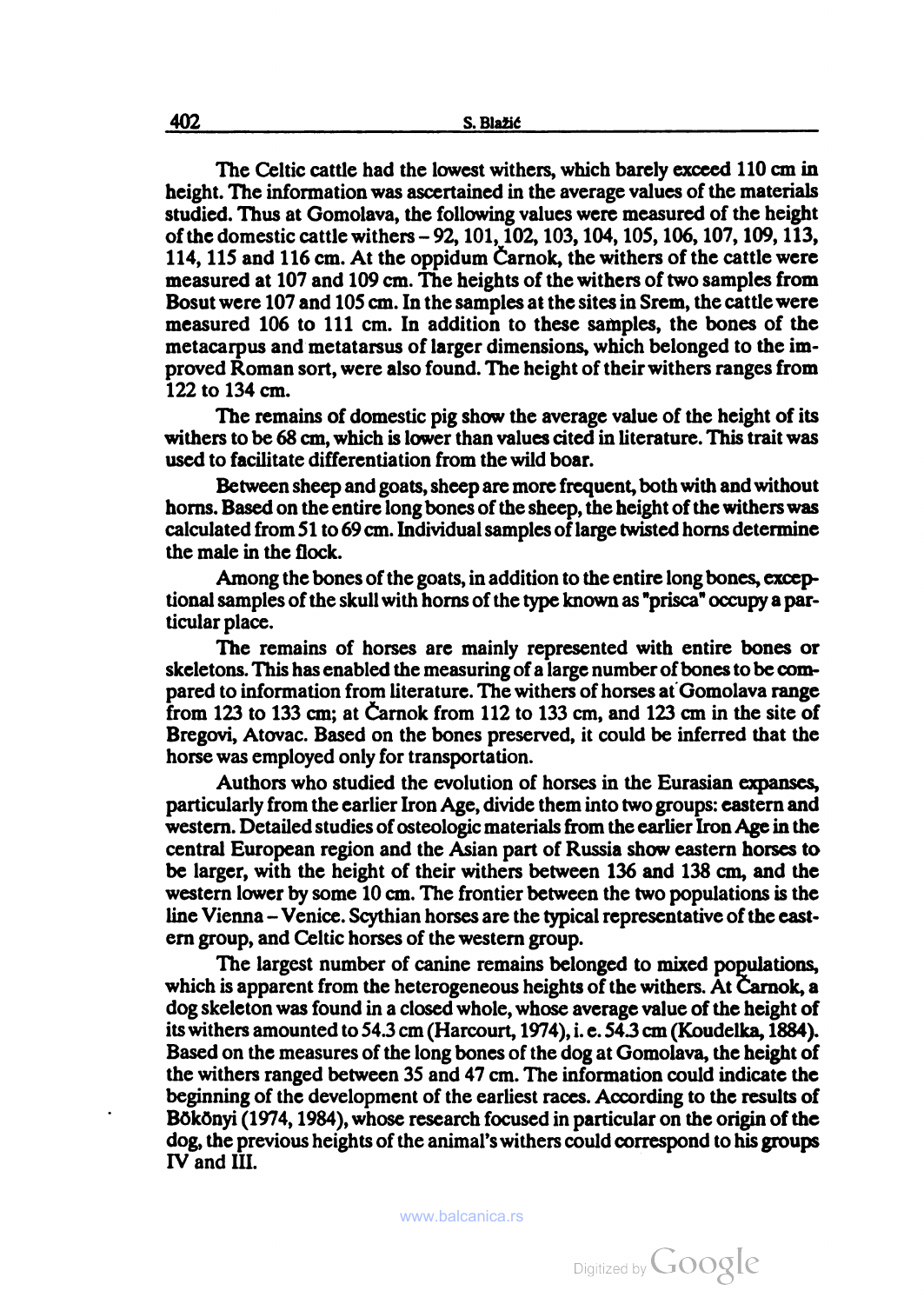Remains of domestic fowl emerged for the first time in the Celtic sites, and thus present a characteristic of fauna in this period. The individual probably weighed about one kilogram, and their frequency in the sites in question range from 0.5 to 2.0 percent. A large number of the domestic animals studied present rather primitive

forms, to which the heights of their withers testify, which also indicates a lower level of breeding.

Although hunting was not very important, 11 sorts of vertrebrate fauna ascertained, with the red deer, boar and roe deer dominating, indicate favorable dwelling conditions and abundant wildlife. In the waters surrounding the fortres ses, the populations also engaged in fishing, though insignificantly, of the most important sorts (carp, pike and sheat-fish).

Table 1. List of ascertained animal sorts in Celtic fortresses and indigenous settlements

Sheep (Ovis aries) Wild boar (Sus scrofa) Goat (Capra hircus) Bear (Ursus arctos) Cattle (Bos taurus) Fox (Vulpes vulpes) Pig (Sus domesticus) Brown hare (Lepus europaeus) Horse (Equus caballus) Beaver (Castor fiber) Domestic hen (Callus gallus dom.) Pike (Esox lucius) Dog (Canis familiaris) Carp (Cyprinus carpió) Aurochs (Bos primigenius) Cat fish (Silurus glanis) Red deer (Cervus elaphus) Unió pictorum Roe deer (Capreolus capreolus) Helix pomatia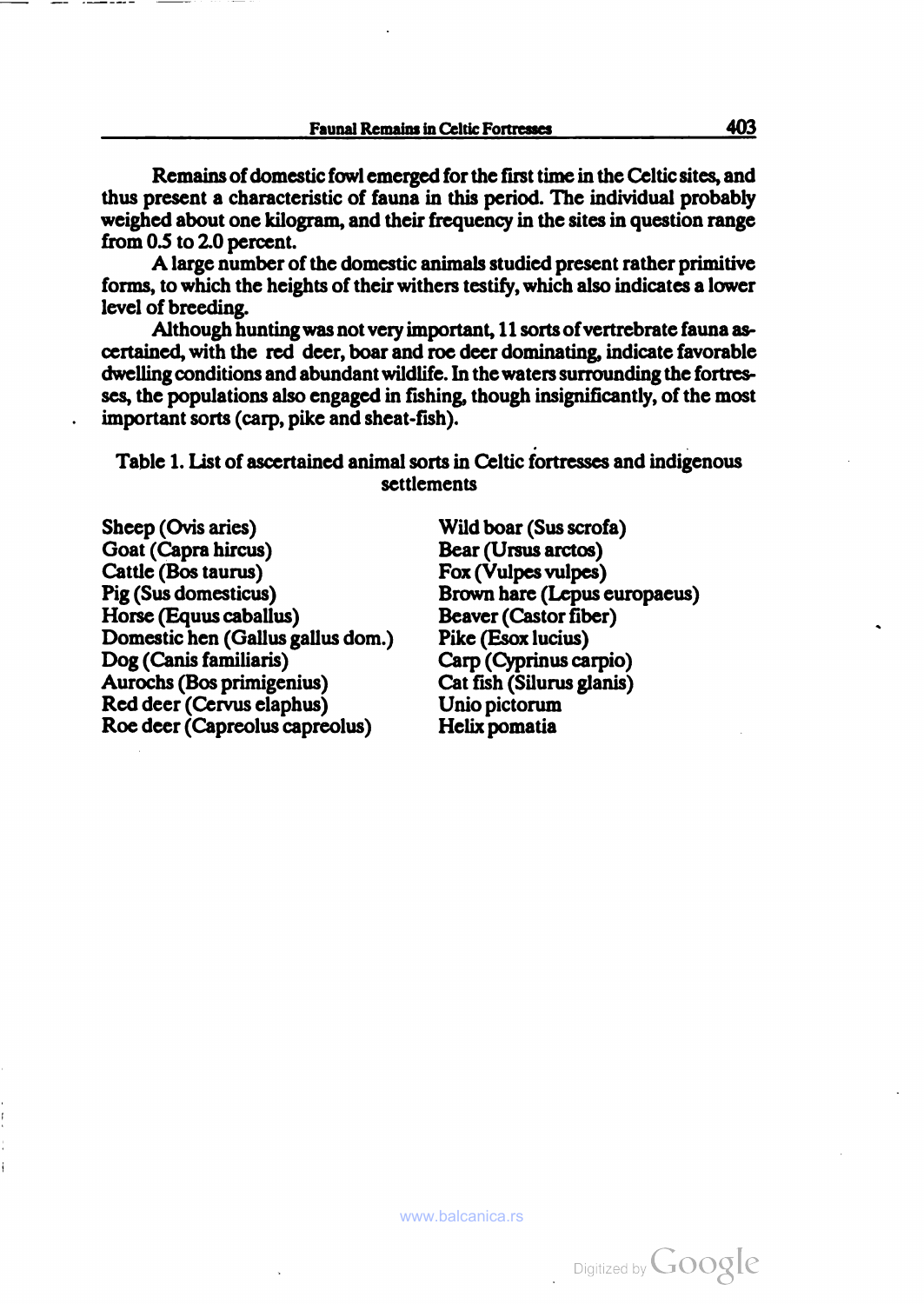| Species                               |                  | $\mathbf{\hat{z}}$ | 3             |       | n     | Ó     |       | œ                    | ō           | $\overline{a}$  |
|---------------------------------------|------------------|--------------------|---------------|-------|-------|-------|-------|----------------------|-------------|-----------------|
| Bos taurus                            | 34.23            | 2252               | 55.1          | 31.56 | 41.66 | 40.74 | 28.57 | 37.74                | 51.20       | 49.72           |
| <b>Ovis/Capra</b><br>2                | 26.03            | 21.29              | 13.8          | 25.23 | 18.62 | 33.33 | 34.28 | 29.50                | 6.02        | 19.23           |
| Sus domesticus<br>m                   | 28.69            | 13.43              | 14.42         | 28.13 | 8.82  | 11.11 | 17.78 | 13.11                | 9.03        | 18.31           |
| Equus caballus<br>◆                   | 1.53             | 7.15               | $\frac{8}{3}$ | 3.28  | 24.02 | 3.70  | 11.58 | 4.92                 | 20.48       |                 |
| Gallus gallus dom.<br>S               | 0.49             | 0.87               |               | 0.48  | 0.49  |       |       | $\tilde{a}$          |             | 2.00            |
| Canis familiaris<br>$\bullet$         | 2.46             | 4.36               |               | 3.28  | 0.49  | 3.70  | 8.57  | 3.28                 | 6.06        | 3.52            |
| Cervus elaphus<br>L                   | 3.18             | 13.08              | 17.20         | 5.18  | 5.39  | 7.40  | 1.43  | 3.28                 | 3.61        | 4.22            |
| Sus scrofa<br>$\infty$                | 0.86             | <b>S.06</b>        |               | 2.05  |       |       | 0.63  | $\tilde{q}$          | <b>80</b>   |                 |
| Capreolus c.<br>$\bullet$             | 0.35             | 1.57               |               | 1.10  |       |       | 1.43  | $\ddot{8}$           | <b>82.1</b> |                 |
| <b>B.</b> primigenius<br>$\mathbf{a}$ | 830              | 0.35               |               | 0.25  |       |       |       |                      |             |                 |
| Ursus arctos<br>$\overline{1}$        |                  | 0.17               |               |       |       |       |       |                      |             |                 |
| Vulpes vulpes<br>$\overline{5}$       |                  | 0.02               |               |       |       |       |       |                      |             |                 |
| Lepus capensis<br>$\overline{13}$     | 0.53             | 8.03               |               |       |       |       |       |                      |             |                 |
| Esox lucius<br>$\overline{a}$         | 89               | 0.35               |               | 0.30  |       |       |       |                      |             |                 |
| 15 Cyprinus carpio                    | $\overline{0}31$ | 0.87               |               | 0.15  |       |       |       | $\tilde{z}$          |             |                 |
| Silurus glanis<br>16                  | <b>89</b>        | 0.69               |               | 0.15  |       |       |       | $\tilde{\mathbf{z}}$ |             |                 |
| Helix pomatia<br>$\overline{17}$      |                  |                    |               |       | 0.49  |       |       |                      |             | 0.50            |
| <b>Castor fiber</b><br><u>g</u>       |                  |                    |               |       |       |       |       |                      |             | 200             |
| Unio pictorum<br><u>ອ</u>             |                  |                    |               |       |       |       |       |                      |             | 50 <sub>o</sub> |

404

S. Blažić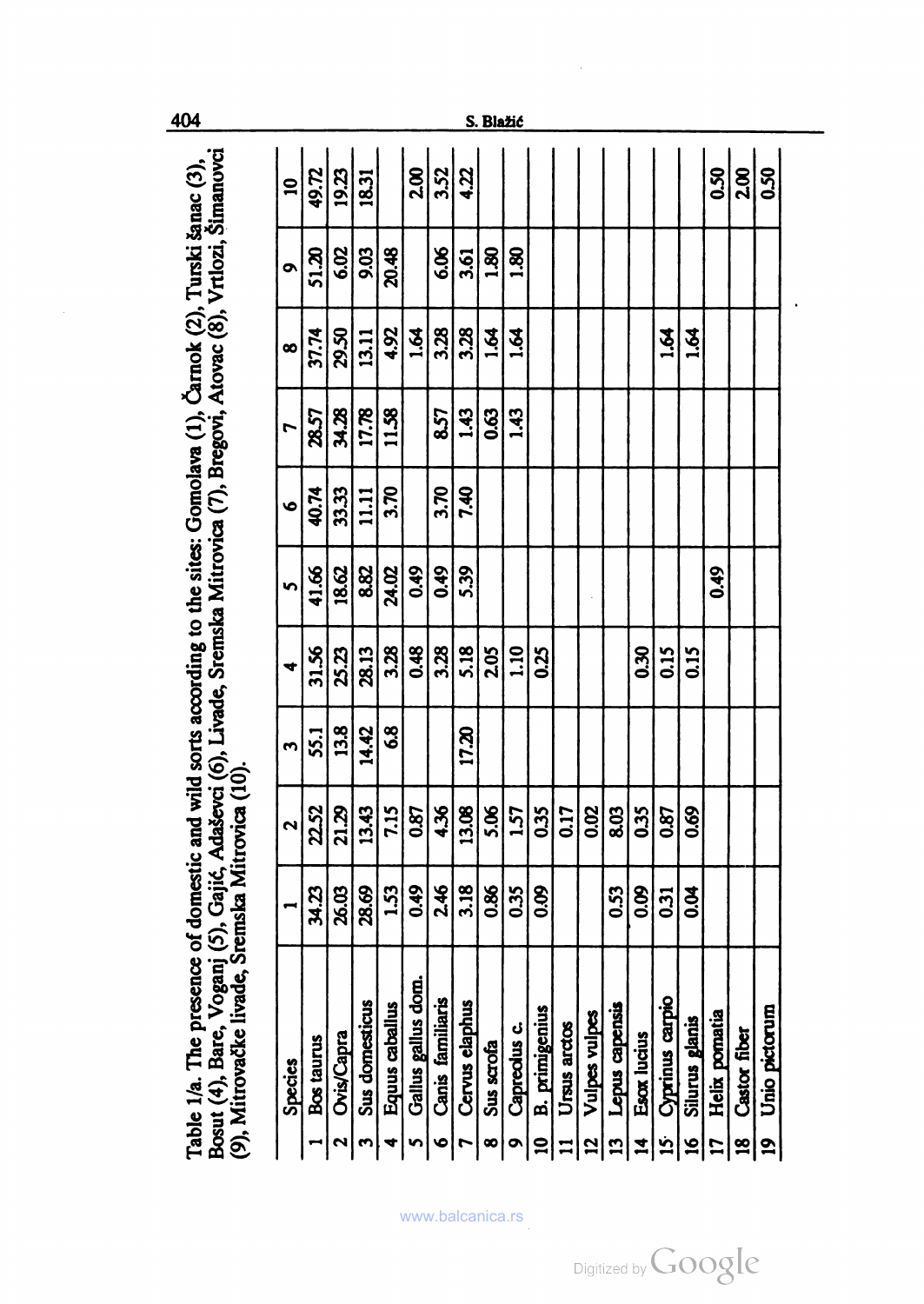## ОСТАЦИ ФАУНЕ У КЕЛТСКИМ УТВРЪЕЊИМА И ДОМОРОДАЧКИМ НАСЕЉИМА

#### Резиме

У току последних 15 година зооархеолошки је истражено неколико локалитета келтских утврђења и домородачких насеља. То су археолошки локалитети: Турски шанац код Б. Паланке, Гомолава код Хртковаца, Градина на Босуту, Чарнок код Врбаса и значајнији локалитети на траси аутопута Е-70 кроз Срем (Баре, Вогањ; Тромеђа, Пепинци; Ливаде, Сремска Митровица; Брегови, Атовац; Вртлози, Шимановци). Mety овим локалитетима разликујемо келтска утврђења и мања домородачка насеља.<br>На основу истраживања остатака фауне са ових локалитета утврђено је 7 домаћих

и 13 дивлих врста: домаће говече (Bostaurus), овца (Ovisaries), коза (Capra hircus), домаћа свиња (Sus scrofa), коњ. (Equus caballus), пас (Canis familiaris), домаћа кокош (Gallus gallus dom.), праговече (bos primigenius), јелен (Cervus èlaphus), срна (Capreolus capreolus), дивља свшьа (Sus scrofa), медвед (Ursus árelos), лисица (Vulpes vulpes), зец (Lepus europaeus), дабар (Castor fiber), штука (Esox lucius), шаран (Cyprínus carpió), сом (Silurus glanis), виноградарски пуж (Helix pomatia), <sup>и</sup> Unió pictorum. На основу података <sup>о</sup> фауни <sup>и</sup> 6pojy остатака на овим локалитетима домапе врете

су заступљене са преко 90%, осим на локалитетима Чарнок 68% и Турски Шанац 88,8%.<br>Најбројнија домаћа врста је говече, затим следе овца, коза и свиња, док су коњ, пас и кокош мање заступљени. Лов је био много мање значајан, ограничен на јелене, дивље свиње и срне, са појединим примерцима зеца, тура-праговечета, дабра, лисице и медведа. Остаци костију шарана, сома и штуке пронађени су на локалитетима Гомолава, Чарнок и Вртлози.<br>У келтским насељима Европе висина гребена говеда једва је достизала 110 cm.

На Гомолави израчунате висине гребена говеда износе 92, 101, 104, 105, 106, 113, 114, 115, и <sup>116</sup> cm. У опидуму Чарнок два примерка говеда miajy висину од <sup>107</sup> и <sup>109</sup> cm, а на Босуту 107 и 105 cm. У домородачким населима у Срему говеда су имала висину гребена од 106 до 117,7 cm.<br>У насељима старијег гвозденог доба у Војводини средња вредност висине гребена

говеда je 110,64 cm, а у млаЪем гвощеном добу je 107,89 cm, a y римско доба 127,92 cm.<br>На основу ових података се види да су говеда у келтским утврђењима и

домородачким населима нижа за 3 cm. од говеда crapnjer гвозденог доба, а за 20 cm. од римских.<br>На основу дужине целих костију домаће свиње израчуната висина гребена је од

<sup>65</sup> до 68 cm. Висина гребена оваца je од <sup>51</sup> до <sup>69</sup> cm, <sup>a</sup> коза од <sup>62</sup> до 68 cm.

Остаци костију коња у келтским налазиштима су обично добро очувани, а висине гребена се крепу на Гомолави од 123 до 133 cm; на Чарноку од 112 до 133 ст.; а па lokalitetu Bregovi, Atovac 123 ст. Средња вредност висине гребена коња у налазиштима старијег гвозденог доба је 135,7 cm; у млађем гвозденом добу 125 cm, а у римском 146,3 cm. На примеру коња јасно се види да су келтски коњи били нижи за 10 cm од коња из старијег гвозденог доба, а за 20 cm од римских коња.<br>На локалитету Чарнок пронађени пас је имао средњу висину гребена 54,5 cm, а

на Гомолави су висине између 35 и 47 cm.<br>Остаци домађе кокоши се први пут појављују у налазиштима Келта и представљају

jcrjry од карактеристика фауне. На истраженим локалитетима учесталост домаЬе кокоши је од 0,5-2,0 процента.<br>На основу висине гребена домаћих животиња у келтским утврђењима и

домородачким населима можемо заклучити да je rajcii.e домапих врста било на примитивном нивоу.